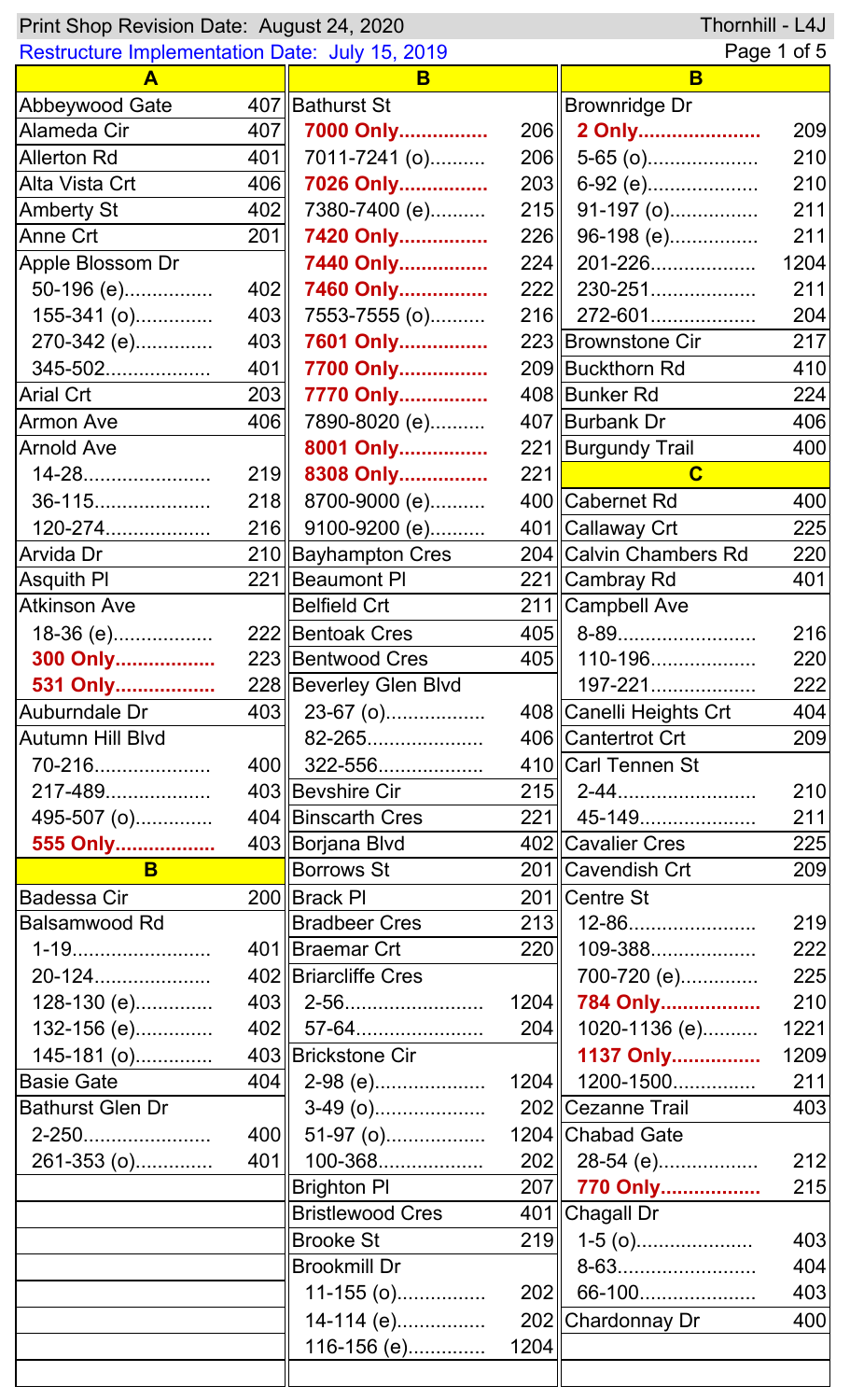| Thornhill - L4J<br>Print Shop Revision Date: August 24, 2020 |     |                        |     |                      |     |
|--------------------------------------------------------------|-----|------------------------|-----|----------------------|-----|
| <b>Restructure Implementation Date: July 15, 2019</b>        |     |                        |     | Page 2 of 5          |     |
| C                                                            |     | C                      |     | F                    |     |
| <b>Charles St</b>                                            |     | Crestwood Rd           |     | 206 Felicia Crt      | 214 |
| 7-80                                                         |     | 220 Croteau Cres       |     | 213 Ferne-Rachel Rd  |     |
| 88-209                                                       |     | 218 Crown Heights Cres |     |                      | 200 |
| <b>Charlton Ave</b>                                          |     | D                      |     | 30-51                | 202 |
| 2-318                                                        |     | 200 Dana Cres          |     | 215∥Finlayson Crt    | 208 |
| 322-350 (e)                                                  |     | 202 Daniel Reaman Cres |     | 405 Firtree Trail    |     |
| Checker Crt                                                  |     | 204 Daphnia Dr         |     |                      | 405 |
| Chelwood Dr                                                  |     | Degas Dr               |     | 404   71-93          | 404 |
| 7-71                                                         |     | 204 D'Eva Dr           |     | 402 Flamingo Rd      |     |
| 90-179                                                       |     | 211   Dewpoint Rd      |     |                      | 223 |
| 181-285                                                      |     | 210 Disera Dr          |     | 105-258              | 225 |
| 288-330                                                      |     | $211$    10-31         | 225 | 260-433              | 224 |
| Chilmar Cres                                                 |     | 221  50-106 (e)        |     | 408 Forest Lane Dr   | 210 |
| Chopin Blvd                                                  |     | Donisi Ave             |     | 200 Foxboro Dr       | 401 |
| 1-52                                                         |     | 400 Donna Mae Cres     |     | 222 Foxwood Rd       |     |
| 55-96                                                        |     | 403 Donsgrove Crt      |     |                      | 401 |
| <b>Christine Crt</b>                                         |     | 213 Dorian PI          |     | 224 45-180           | 402 |
| <b>Clark Ave W</b>                                           |     | Downing Blvd           |     | <b>Franklin Ave</b>  |     |
| 1 Only                                                       |     | 217   2-38             |     | 225   16-91          | 216 |
| 18 Only                                                      |     | 219 39-105             |     | 228    97-311        | 220 |
| 333-343 (o)                                                  |     | 218    108-133         |     | 224∥Franmore Cir     | 214 |
| 441 Only                                                     |     | 214 Draper Blvd        |     | 204 Fraserwood Rd    | 401 |
| 501 Only                                                     |     | 215 Dufferin St        |     | G                    |     |
| 601 Only                                                     |     | 214 7803-7887 (o)      |     | 211 Gailcrest Cir    | 215 |
| $603-835$ (o)                                                |     | 215 8081 Only          |     | 410 Gauguin Ave      | 404 |
| 839-949 (o)                                                  |     | 209 8707-8777 (o)      |     | 404 Gayla St         | 200 |
| 900-1450 (e)                                                 |     | 209 9001 Only          |     | $403$ Getz Pk        | 404 |
| 1401-1441 (o)                                                |     | 200 Dundurn Cres       |     | 223 Gilmore Cres     | 202 |
| <b>Clarkehaven St</b>                                        |     | E                      |     | <b>Glen Cres</b>     | 221 |
| 1 Only                                                       |     | 218 Eddy Green Crt     |     | 208 Glenbury Dr      | 209 |
| 36-70                                                        |     | 220 Edenbridge Dr      |     | Glenforest Dr        | 224 |
| <b>Clovis St</b>                                             |     | 402    1-19 (o)        |     | 407 Glenmanor Way    | 217 |
| <b>Coldwater Crt</b>                                         |     | 410  27-48             |     | 406 Glenoaks Crt     | 208 |
| <b>Colleen St</b>                                            |     | 217  51-103            |     | 407 Golfer's Gate    | 225 |
| <b>Coltrane Dr</b>                                           |     | <b>Edgecroft Trail</b> |     | 208 Gould Lane       | 404 |
| 1-125                                                        |     | 403 Edmund Seager Dr   |     | 221 Graywood Ave     | 406 |
| 128-180                                                      |     | 404 Edward St          |     | 216 Green Acres Rd   | 221 |
| <b>Colvin Cres</b>                                           |     | 202 Elizabeth St       |     | 219 Green Bush Cres  | 214 |
| <b>Concord Rd</b>                                            |     | <b>Elmbank Rd</b>      |     | 222 Grenadier Cres   | 406 |
| 2-76                                                         |     | 211 Elmway Crt         | 404 | H                    |     |
| 88-149                                                       |     | 410 Emerald Lane       |     | 205 Haley Crt        | 204 |
| <b>Conley St</b>                                             |     | Erica Rd               |     | 222 Hallmark Crt     | 214 |
| 2-208                                                        |     | 201 Esther Cres        |     | 212 Hammerstone Cres | 406 |
| 225-599                                                      |     | 203 Evita Crt          |     | 225 Havenbrook Crt   | 204 |
| Cordoba Dr                                                   | 203 | F                      |     | Heatherton Way       | 218 |
| <b>Cortese Terr</b>                                          |     | 400 Fairfax Crt        |     | 410 Hefhill Crt      | 220 |
| <b>Coulter'S Mill Gate</b>                                   |     | 202 Fairlea Ave        |     | 223 Helen Ave        | 223 |
| <b>Couture Gdns</b>                                          |     | 404 Faye Crt           |     | 215 Helena Gdns      | 220 |
| Crestridge Dr                                                |     | $401$ Fee Ave          |     | 224 Hendel Dr        | 404 |
|                                                              |     |                        |     |                      |     |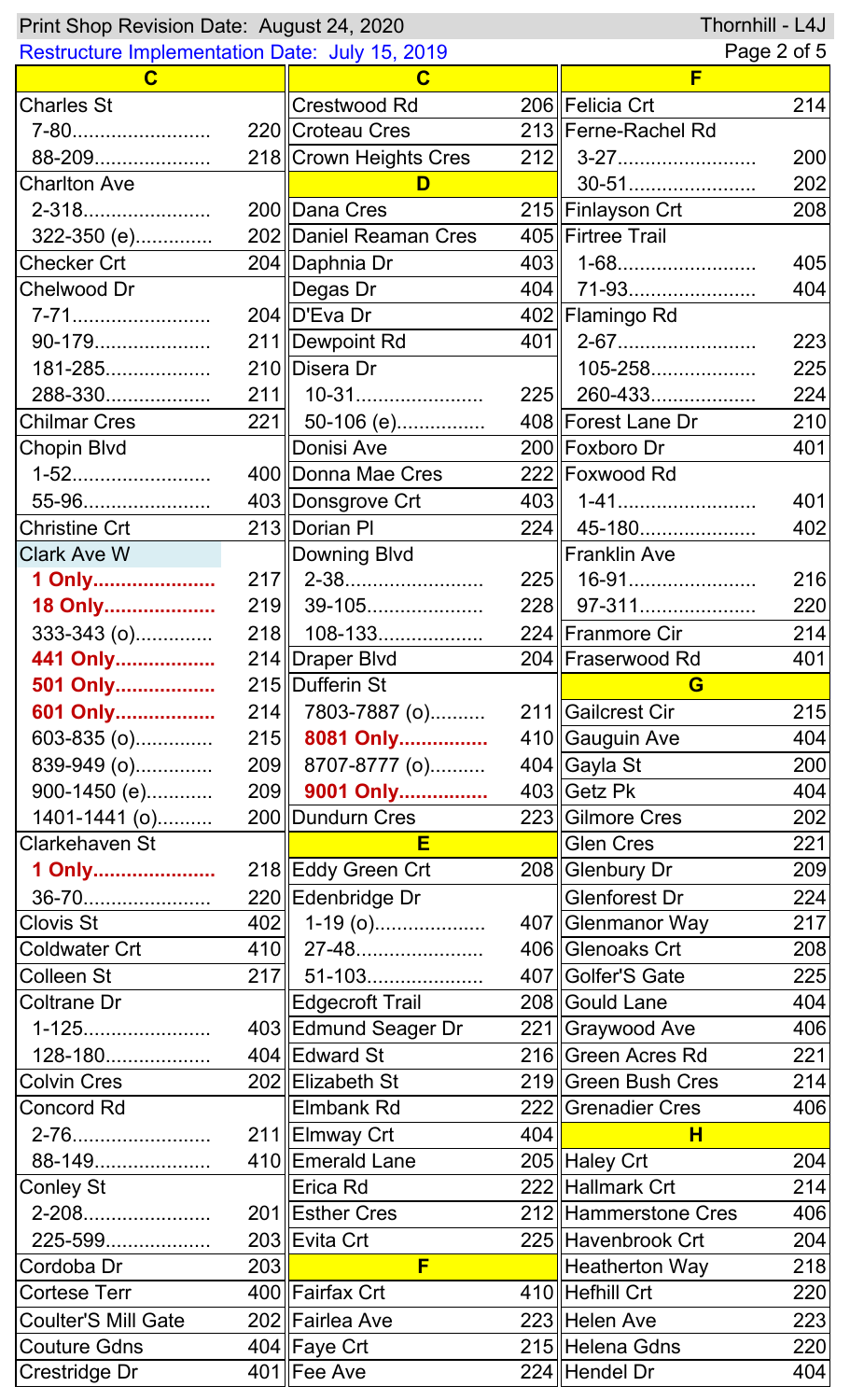| Thornhill - L4J<br>Print Shop Revision Date: August 24, 2020 |     |                             |                  |                        |      |
|--------------------------------------------------------------|-----|-----------------------------|------------------|------------------------|------|
| Restructure Implementation Date: July 15, 2019               |     |                             | Page 3 of 5      |                        |      |
| н                                                            |     | Κ                           |                  | M                      |      |
| Hesperus Rd                                                  |     | 401   Krisbury Ave          |                  | <b>Mendel Cres</b>     | 404  |
| <b>Hetherington Cres</b>                                     | 207 | $1-35$ (o)                  |                  | 402 Michael Crt        | 212  |
| Highcliffe Dr                                                |     | $224$   2-10 (e)            |                  | 401   Mill Arbour Lane | 202  |
| Highway 7 W                                                  | 410 | $14-46$ (e)                 |                  | $402$ Mill St          | 219  |
| Hilda Ave                                                    |     | 214  Kylemount Crt          |                  | 402 Millbank Crt       | 200  |
| Hinda Lane                                                   | 203 |                             |                  | Millcreek Cres         | 202  |
| Honeywood Rd                                                 |     | 402 Lander Cres             |                  | 405 Millcroft Way      | 209  |
| Hord Cres                                                    |     | 203 Landwood Ave            |                  | <b>Milner Gate</b>     | 207  |
|                                                              |     | $1-65$ (o)                  |                  | 403 Mintwood Rd        |      |
| <b>Idleswift Dr</b>                                          | 225 | 48-62 (e)                   |                  | $403$   1-5 (o)        | 401  |
| Inglewood Ave                                                | 406 | 64-70 (e)                   |                  | $402$   2-158 (e)      | 402  |
| J                                                            |     | 67-69 (o)                   |                  | $402$ 9-163 (o)        | 402  |
| Jacob Fisher Ave                                             |     | 205 Langstaff Rd            |                  | 405 Miranda Crt        | 406  |
| Jacobi Crt                                                   |     | 404   Langtry PI            |                  | 225 Miriam Garden Way  | 408  |
| Jaimie Rd                                                    |     | 204 Lansbury Crt            |                  | 214   Mistysugar Trail | 405  |
| Janesville Rd                                                |     | 223 Lawrie Rd               |                  | Mistywood Cres         | 402  |
| Jenstar Way                                                  | 215 | 1-108                       |                  | 210 Moneypenny PI      | 211  |
| Jessica Gdns                                                 | 218 | 142-178                     |                  | 211 Morisot Ave        | 404  |
| Joanna Cres                                                  |     | 217 Leah Cres               |                  | 407   Morley Rd        | 207  |
| Jonathan Gate                                                |     | 214   Leameadow Rd          |                  | 405   Mortimer Crt     | 215  |
| Joseph Aaron Blvd                                            |     | Lisa Cres                   |                  | 215 Mosswood Rd        | 401  |
| 2-162 (e)                                                    |     | 202 Loire Valley Ave        |                  | 400   Mountbatten Rd   |      |
| $9-155$ (o)                                                  |     | 202 Loma Vista Dr           |                  | 410   1-57 (o)         | 407  |
| 159-239 (o)                                                  |     | 200 Longbridge Rd           | 224              | 2-60 (e)               | 407  |
| 168-238 (e)                                                  |     | 200 Lonny Crt               |                  | $212$   59-157 (o)     | 406  |
| Joshua Crt                                                   |     | 214   Loudon Cres           | 211              | 66-158 (e)             | 406  |
| <b>Judith Ave</b>                                            |     | $M$                         |                  | Mountfield Cres        | 211  |
| $1-25$ (o)                                                   |     | 1204 Mabley Cres            |                  | 203 Mulholland Dr      | 406  |
| 29-37 (o)                                                    |     | 211   Macarthur Dr          |                  | 406 Mullen Dr          |      |
| 51-108                                                       |     | 204   Maimonides Crt        |                  | 220   21-112           | 202  |
| 109-208                                                      |     | 1204 Maison Parc Crt        |                  | 200    123-351         | 207  |
| 209-236                                                      |     | 204 Malka Gate              | 407              | 361-455                | 208  |
| 240-270 (e)                                                  |     | 1204   Maple Sugar Lane     | 405              | N <sub>1</sub>         |      |
| $\overline{\mathsf{K}}$                                      |     | Maques Lane                 |                  | 203 Napa Hill Crt      | 400  |
| Karen St                                                     |     | 214   Marisa Crt            |                  | 202 Nathan Crt         | 223  |
| Karl Crt                                                     |     | 408   Markwood Lane         |                  | Ner Israel Dr          |      |
| Katerina Ave                                                 |     | 7-84                        |                  | 222 20-134 (e)         | 400  |
| $11-63$ (o)                                                  |     | 408   89-160                | 220              | $107-159$ (o)          | 400  |
| 54 Only                                                      |     | 408   Mary Ellen Baker Cres | 402              | 138-170 (e)            | 401  |
| 58-142 (e)                                                   |     | 407   Mather Crt            |                  | 203 New Westminster Dr |      |
| 65-143 (o)                                                   |     | 407 Matisse Trail           | 403              | 40 Only                | 201  |
| 146-158 (e)                                                  |     | 406 Maxwell Crt             | 221              | 525 Only               | 209  |
| Keefer Crt                                                   |     | 204   Mccabe Cres           | 201              | 735 Only               | 1209 |
| Kimbergate Way                                               |     | 209   Mcclintock Cres       | 201              | 745 Only               | 222  |
| King High Dr                                                 |     | Mccrackin Crt               | $\overline{201}$ | 867-893 (o)            | 408  |
| $1 - 122.$                                                   |     | 210   Mcdougall Crt         | 223              | 1000 Only              | 407  |
| 136-267                                                      |     | 211  Mcmorran Cres          |                  | 208 Newport Sq         | 228  |
| Kingsbridge Cir                                              |     | 407   Meadow Height Crt     |                  | 225 Noam Crt           | 401  |
| Knightshade Dr                                               |     | 400 Medoc PI                |                  | 400 North Meadow Cres  | 213  |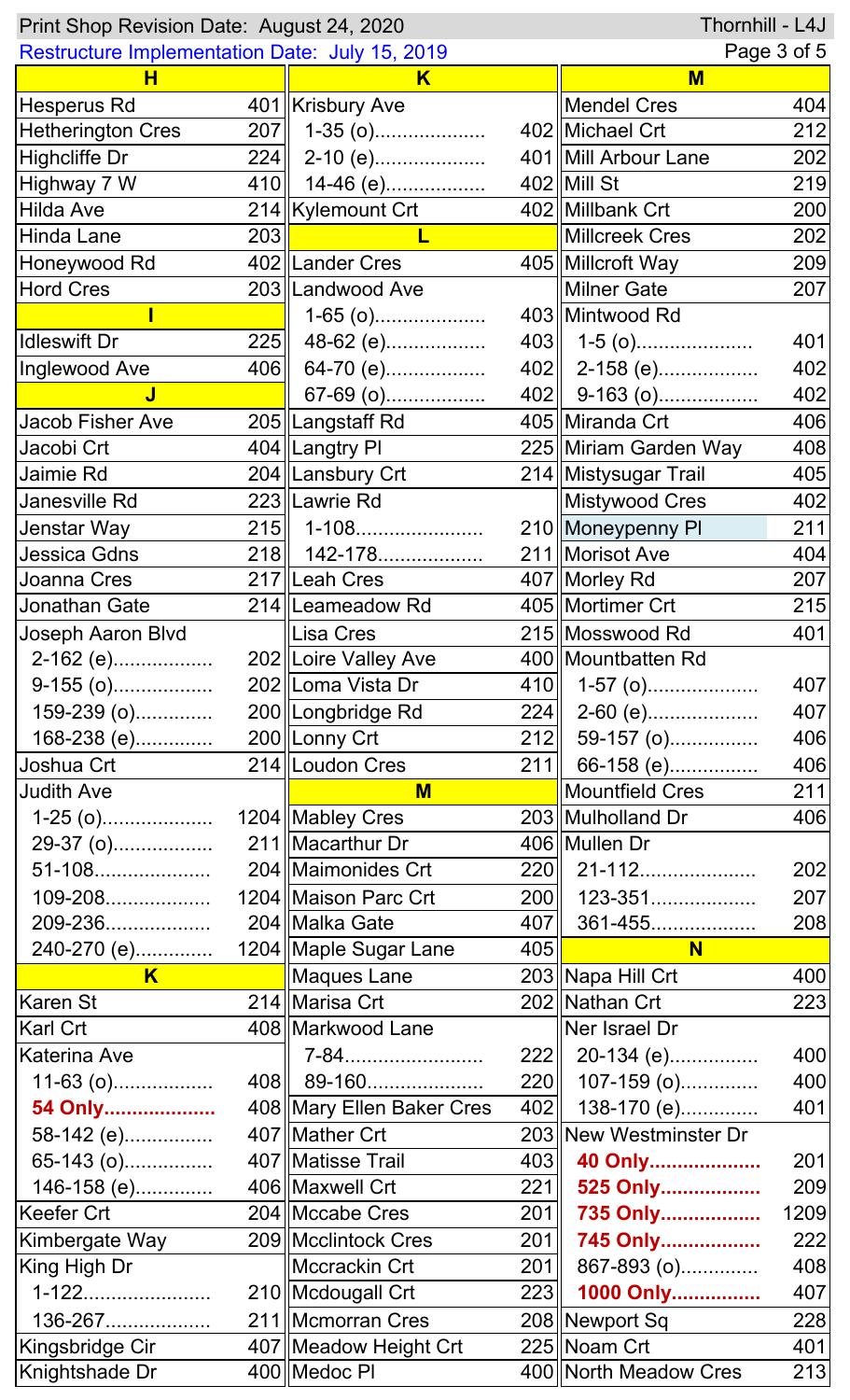| Thornhill - L4J<br>Print Shop Revision Date: August 24, 2020 |            |                      |      |                            |     |  |
|--------------------------------------------------------------|------------|----------------------|------|----------------------------|-----|--|
| <b>Restructure Implementation Date: July 15, 2019</b>        |            |                      |      | Page 4 of 5                |     |  |
| N                                                            |            | P                    |      | $\overline{\mathbf{s}}$    |     |  |
| North Park Rd                                                |            | <b>Promenade Cir</b> |      | <b>Sanibel Cres</b>        | 225 |  |
| $7-95$ (o)                                                   | 409        | 1 Only               |      | 209 Santa Amato Cres       | 402 |  |
| 20-100 (e)                                                   |            | 408 88-100 (e)       |      | 220 Sassafras Cir          | 405 |  |
| $\mathbf{O}$                                                 |            | 110-120 (e)          |      | 216 Savoy Cres             | 406 |  |
| Oakbank Rd                                                   | <b>222</b> | 180 Only             |      | 222 Schuster Lane          | 400 |  |
| Oakhurst Dr                                                  |            | R                    |      | Seabreeze Ave              |     |  |
| 6-18                                                         |            | 406 Racco Pky        |      | $410$   1-215 (o)          | 405 |  |
| 19-116                                                       |            | 407 Ramblewood Lane  |      | 209 2-146 (e)              | 404 |  |
| 117-184                                                      |            | 408 Ravel Dr         |      | 400   154-216 (e)          | 405 |  |
| Ohr Menachem Way                                             |            | 400 Raymond Dr       |      | 220 Serene Way             | 401 |  |
| Old Jane St                                                  |            | 219 Redford PI       |      | 406 Seurat PI              | 403 |  |
| Old Yonge St                                                 |            | 219 Redmond Dr       |      | <b>Shalom Aleichem Crt</b> | 404 |  |
| Oriah Crt                                                    | 406        | 1-66                 |      | 403 Shasta Dr              | 224 |  |
| P                                                            |            | 67-124               |      | 402 Shemer Dr              | 403 |  |
| <b>Palmerston Dr</b>                                         |            | 406  Redondo Dr      |      | 410 Silverpine Ave         | 213 |  |
| Pantano Dr                                                   |            | <b>Rejane Cres</b>   |      | 220 Sisley Cres            | 404 |  |
| $1 - 54$                                                     |            | 403 Renaissance Crt  |      | 406 Smallwood Cir          | 209 |  |
| 57-112                                                       |            | 402 Renoir Dr        |      | 403 Spring Arbour Rd       |     |  |
| Parkway Ave                                                  |            | 223 Richbell St      | 204  | 1-35                       | 403 |  |
| Parr PI                                                      |            | 225 Rimmington Dr    | 202  | 36-130                     | 402 |  |
| Parsons Crt                                                  |            | 223 Riverside Blvd   |      | <b>Spring Gate Blvd</b>    |     |  |
| Parsons PI                                                   | 211        | 3-46                 | 223  | 2-105                      | 217 |  |
| <b>Patrice Cres</b>                                          |            | 216    52-82         | 225  | 117-198                    | 218 |  |
| Payson Ave                                                   |            | <b>Rivington Ave</b> |      | 204-477                    | 214 |  |
| $2-10$ (e)                                                   | 206        | $1-47$ (o)           | 403∥ | 481-596                    | 215 |  |
| 21-29 (o)                                                    |            | 213 2-52 (e)         |      | 403 Springfield Way        | 217 |  |
| Pepperberry Rd                                               |            | 403 51-115 (o)       |      | 402 Starwood Rd            | 401 |  |
| <b>Peter Andrew Cres</b>                                     |            | 208 56-118 (e)       |      | 402 Steeles Ave W          |     |  |
| Pico Cres                                                    |            | 406 Robinwood Trail  |      | 202 2-600 (e)              | 205 |  |
| <b>Piedmont Dr</b>                                           |            | 400 Rockford Crt     |      | 217 800 Only               | 203 |  |
| <b>Pilkington Cres</b>                                       |            | Rockwood Cres        |      | 410 850-900 (e)            | 206 |  |
| 15-19 (o)                                                    |            | 204 Rodeo Dr         |      | 216 1500 Only              | 200 |  |
| 21-67                                                        |            | 1204 Rose Green Dr   |      | 221 Steeves Crt            | 201 |  |
| Pinewood Dr                                                  |            | 213 Roseborough Cres |      | 221 Strauss Rd             | 400 |  |
| <b>Pleasant Ridge Ave</b>                                    |            | Rosedale Heights Dr  |      | Sugarforest Dr             | 405 |  |
| 124-176 (e)                                                  |            | $405$   8-38 (e)     |      | 223 Summeridge Dr          |     |  |
| 180-300                                                      |            | 404    39-300        | 221  | 1-228                      | 400 |  |
| 450-560                                                      |            | 403 Roxborough Lane  |      | 221   229-700              | 404 |  |
| 583-623 (o)                                                  |            | 402 Royal Palm Dr    |      | 206 Sundown Crt            | 201 |  |
| 600-616 (e)                                                  |            | 402 Rustwood Rd      |      | 402 Swinton Cres           | 201 |  |
| 620-654 (e)                                                  |            | 403 Rutherford Rd    |      | 402 Sylvester Crt          | 206 |  |
| 641-651 (o)                                                  | 403        | $\mathbf{s}$         |      | $\mathbf T$                |     |  |
| 655-675 (o)                                                  |            | 402 Sable Rd         |      | 401 Tangreen Cir           | 214 |  |
| Pondview Rd                                                  |            | 216 Sadot Crt        |      | 406 Tanjo Crt              | 217 |  |
| Portofino Crt                                                |            | 213 Sagecrest Cres   |      | 405  Tansley Rd            | 208 |  |
| <b>Powell Rd</b>                                             |            | 206 Samuel Oster Ave |      | <b>Tarlton Crt</b>         | 202 |  |
|                                                              |            | $1 - 44$             |      | 211 Teagarden Crt          | 204 |  |
|                                                              |            | 47-90                |      | 1204 Theodore PI           | 213 |  |
|                                                              |            | Sandwood Dr          | 403  |                            |     |  |